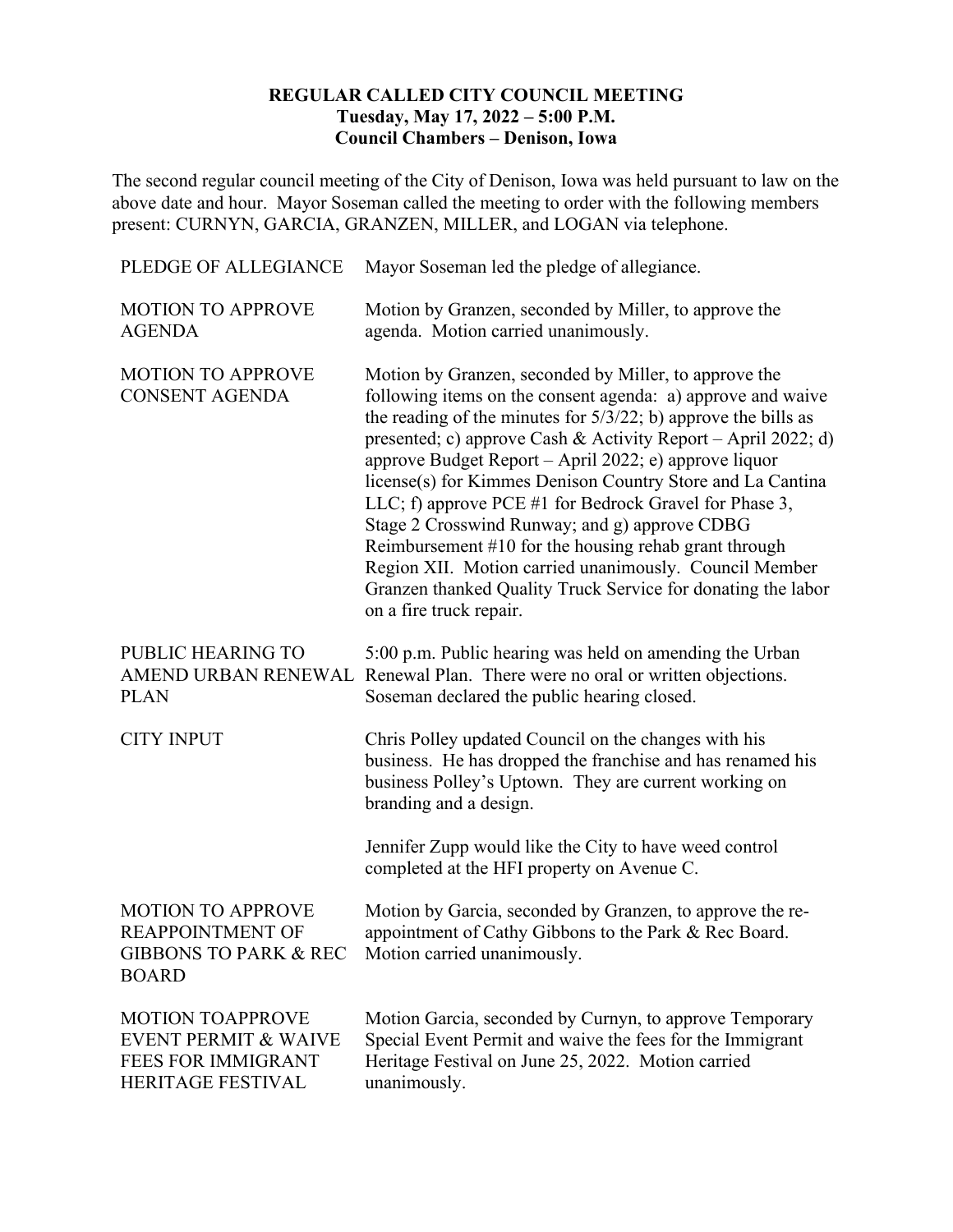MOTION TO APPROVE TEMPORARY SPECIAL EVENT PERMIT - MEMORIAL DAY **OBSERVANCE** 

Motion by Curnyn, seconded by Garcia, to approve Temporary Special Event Permit and waive the fees for the Memorial Day Observance on May 30, 2022. Motion carried unanimously.

MOTION TO APPROVE AMENDED SPEC EVENTS GET DOWN UPTOWN HOT SUMMER NIGHTS & ROCK THE BLOCK

DISCUSSION HELD ON DEVELOPMENT AGREEMENT WITH HEALTHY EFFICIENT **HOMES** 

RESOLUTION #2022-22 SETTING PUBLIC APPROVING DEVELOPMENT AGREEMENT WITH HEALTHY EFFICIENT **HOMES** 

DISCUSSION ON 2023 AIRPORT PROJECTS

Motion by Garcia, seconded by Curnyn, to approve amended Temporary Special Event Permits for Get Down Uptown on June 3, 2022, Hot Summer Nights on July 14, 2022, and Rock the Block on August 6, 2022, replacing Buck Snort with WPC, LLC dba Polley's Uptown.

Discussion was held on the development agreement with Healthy Efficient Homes. Crawford attended the DMU board meeting, and they agreed to waive half of the hookup fees for the first lot. No action was taken.

HEARING FOR JUNE 7, 2022 with Healthy Efficient Homes, LLC, Including Annual Resolution #2022-22 was introduced setting public hearing for June 7, 2022 at 5 p.m., to approve a Development Agreement Appropriation Tax Increment Payments. Motion by Garcia, seconded by Granzen to approve the resolution. Motion carried unanimously.

> Discussion was held on the 2023 Airport Projects. Two projects are included in the BIL (Bipartisan Infrastructure Law) grant application: new hangar \$633,500 and taxi lane \$147,600. The BIL grant would cover the City's portion for the new hangar. The City would be responsible for 15% of the taxi lane. Crawford will look at different options to fund the taxi lane project. The application is due in August and could take up to 2 years to complete.

APPROVED RESOLUTION #2022-23 SUBMITTAL OF APPLICATION FOR FY 2023 IOWA DOT AIRPORT FUNDING

Resolution #2022-23 was introduced Approving Submittal of an Application for an FY 2023 Iowa DOT Airport Funding Grant. Motion by Miller, seconded by Granzen to approve the resolution. Motion carried unanimously.

APPROVED RESOLUTION #2022-24 -AMENDMENT TO THE DENISON URBAN RENEWAL AREA Resolution #2022-24 was introduced to Approve Urban Renewal Plan Amendment for the Denison Urban Renewal Area. Motion by Miller, seconded by Garcia to approve the resolution. Motion carried unanimously.